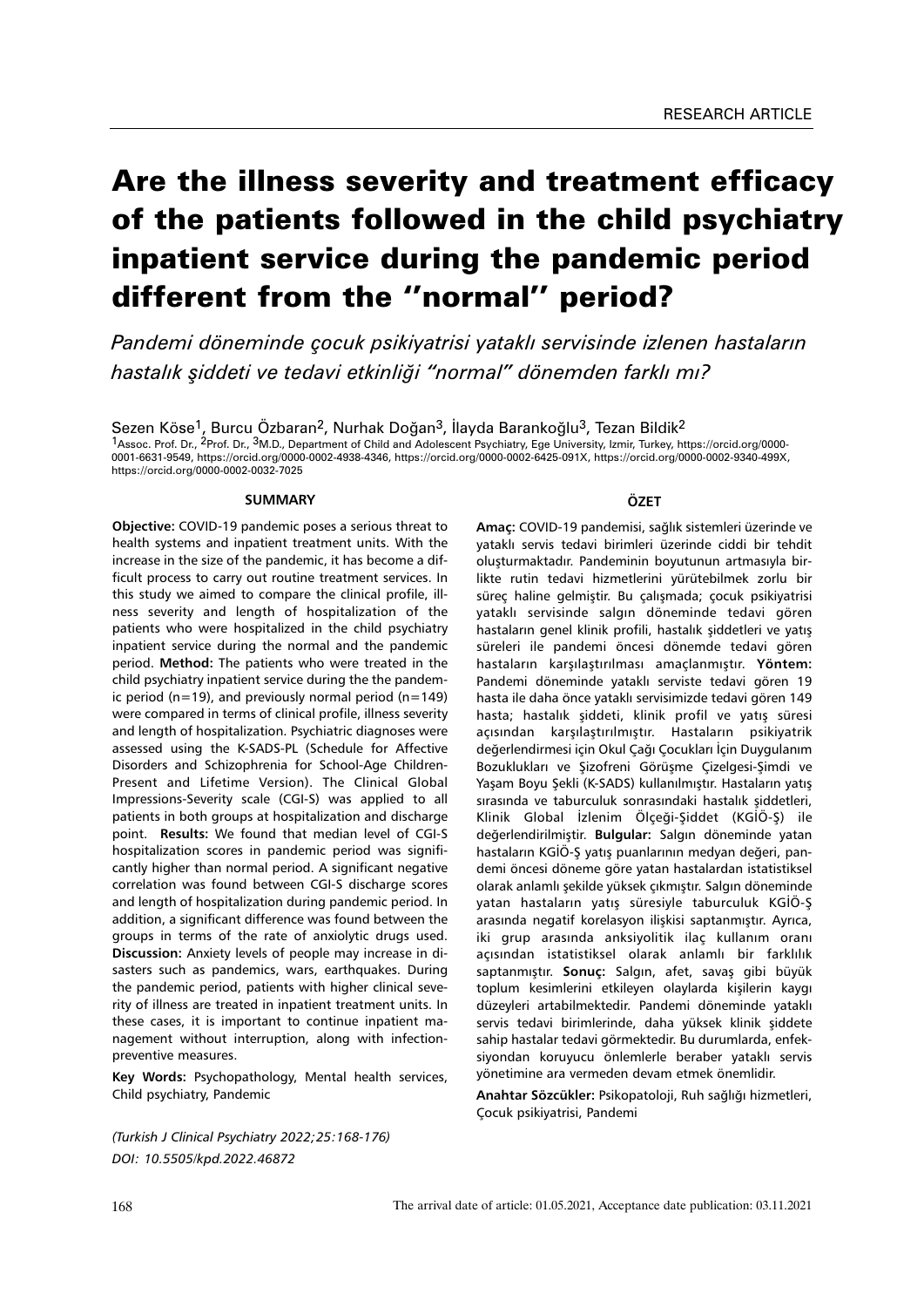## **INTRODUCTION**

Pandemics remain a threat to human health and healthcare management. The new Coronavirus hazard, which started in December 2019 and whose impact gradually increased in the first months of 2020, has been named COVID-19 by the World Health Organization and later declared as a global epidemic or pandemic in March 2020 (1). According to the analysis of the Chinese Center for Disease Control and Prevention on 44,500 patients, 87% of the patients are between 30 and 79 years old (2). In Italy, where the pandemic was most affected in Europe, the average age of those who lost their lives was 81, and more than two-thirds of these patients had comorbid conditions such as cardiovascular diseases, diabetes mellitus, or cancer (3). Although it has been stated that the incidence of symptomatic infection in childhood is very low and it is usually passed as a mild infection, cases with a severe infection have also been reported (4).

So far, over 3 million cases have been reported globally and are continuing to be reported on all continents except Antarctica. The vast majority of cases occur in family or business areas, and social organizations where close contact is common (5). Together with its high spreading rate, it creates a burden on all small or large-scale health institutions of the countries. Especially, in long-term care centers, cargo ships, and hospitals, where many people work and personal protective equipment is not used properly, secondary infections can occur (6). In all departments where inpatient treatment is given, it is necessary to take measures to prevent the spread of the pandemic and to make changes in functioning in order to continue the treatment of patients.

In the psychiatric inpatient services, besides the medication applied for psychopathology, milieu therapy, group activities, and social activities are of great importance. Among the precautions to be taken to prevent the spread of the outbreak, there are studies stating that such activities should be canceled and attention should be paid to social isolation rules, in psychiatric clinics (10). There are a few studies on the anxiety problems caused by Covid-19 outbreak in the literature; its effect on

psychiatry and its impact on the management of patients in need of treatment in the field of mental health (11,12). In a study conducted in Germany to investigate the mental health burden of the society during the Covid-19 pandemic, it was shown that the prevalence of generalized anxiety symptoms and depression symptoms increased (13). But acute medical concerns and quarantine measures related to COVID-19 are causing delays in patients seeking psychiatric care (14).

The first case of COVID-19 in Turkey was announced by the Ministry of Health on March 11, 2020. Ege University Medical Faculty Hospital, to which we are affiliated as the Department of Child & Adolescent Psychiatry, has been declared a pandemic hospital with the published circular (15). Our clinic has been the only operating inpatient service during Mar 2020 – May 2020 among child psychiatry inpatient services located in the Aegean region. Furthermore, it has been the only university hospital that works as a child and adolescent psychiatry inpatient service during the pandemic in the country. In this period, in addition to the service functioning which has been revised suitable for the pandemic hospital, it was purposed to continue the treatment of inpatient child and adolescent patients. It has been observed that there is a need to compare patient characteristics in child and adolescent psychiatric services with the profiles of patients hospitalized during the pandemic.

In this study, the primary objective is to compare illness severity and length of stay between the normal period and the pandemic period. Secondary, to examine to clinic profile and family psychopathologies of patients. Thirdly, to evaluate the contribution of hospitalization treatment on recovery.

## **METHOD**

## **Inpatient Service Functioning During The Covid-19 Pandemic**

Ege University Faculty of Medicine Child and Adolescent Psychiatry Inpatient Service is a clinic with a capacity of 9 beds where children and adolescents aged under 18 years old are monitored and treated. Patients diagnosed except with substance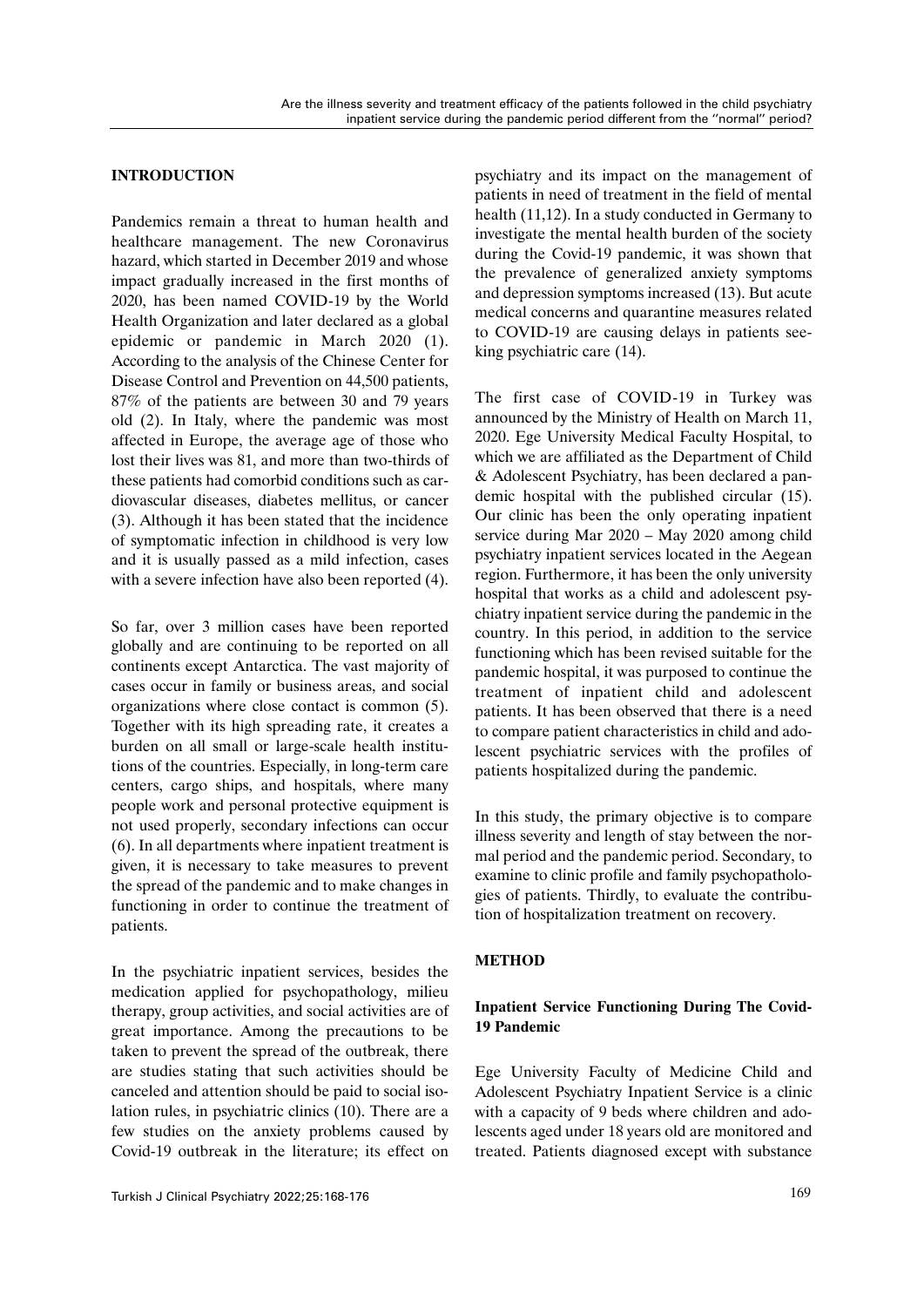use disorder are hospitalized together with a mother or female companion. After the announcement of Ege University Medical Faculty Hospital as a pandemic hospital, some changes have been made in the functioning of the inpatient service. Due to the fact that our university has been declared a pandemic hospital and switched to a rotational work program, it has been planned to discharge patients who are worried about the pandemic environment or have no longer indication for hospitalization, considering that quarantine at home would be a better option for them. Inpatient treatment has been continued for patients whose discharge is not suitable. The double patient rooms in our service have been converted into single rooms, and the maximum number has been set as 5 for followed-up inpatients during this period (16).

### **Sample**

Before the pandemic period between March 2013 and September 2014, 149 patients who have been hospitalized and discharged at the Ege University Child and Adolescent Psychiatry Inpatient Service, and 19 patients who were treated and discharged from our service in the period before June 2020 (March 2020-May 2020) when the inpatient service was temporarily suspended have been evaluated. The patient files were reviewed retrospectively and the data including demographic and clinical variables planned to be presented in this study were recorded in the forms created by the authors.

## **Study Design and Procedure**

The information about the cases were evaluated using the data form created by the authors, in terms of age, gender, length of stay, diagnosis, medications, and Clinical Global Impression Scale-Severity (CGI-S) scores of hospitalization and discharge. The diagnoses of the cases were made by structured clinical interview. Kiddie Schedule for Affective Disorders and Schizophrenia for School-Age Children-Present and Lifetime Version; K-SADS have been used for patients with suitable ages (17,18).

#### **Materials**

*Kiddie Schedule for Affective Disorders and Schizophrenia for School-Age Children-Present and Lifetime Version (K-SADS-PL):* This diagnostic tool is a semi-structured interview form developed by Kaufmann et al. (17) in 1997 and used to detect psychopathologies in children and adolescents according to DSM-IV-TR criteria. The validity and reliability study into the Turkish version was performed in 2004 (18). K-SADS-PL has been performed to all patients over 6 years old in the service.

*The Clinical Global Impressions-Severity scale (CGI-S):* The CGI-S represents a subjective judgment of illness severity at a specific point. It is rated on a seven-point Likert-type scale ranging from 1 (normal, not ill at all) to 7 (extremely ill). It is based on the clinician's assessment and it is used to designate the global severity of illness at a given point in time (19). This form has been applied to all patients in the service at hospitalization and discharge.

#### **Statistical Analysis**

The resulting data have been transferred to SPSS (The Statistical Package for Social Sciences) 22.0 database and performed using SPSS 22.0 program. Quantitative variables have been evaluated by the Kolmogorov-Smirnov test in terms of appropriateness for normal distribution. If normally distributed, the groups have been compared with two independent sample t-tests while they have been evaluated by the Mann Whitney-U test if not. Descriptive statistics of quantitative variables have been shown as the mean  $\pm$  standard deviation and descriptive statistics of these variables were expressed as a frequency  $(\%)$ . Also, statistics of quantitative variables have been shown as the median (25th-75th percentile) if not normally distributed. A p-value of less than 0.05 was considered statistically significant. A comparison of categorical variables has been checked using chi-square analysis. The relationship between quantitative variables has been studied by Spearman and Pearson correlation analysis.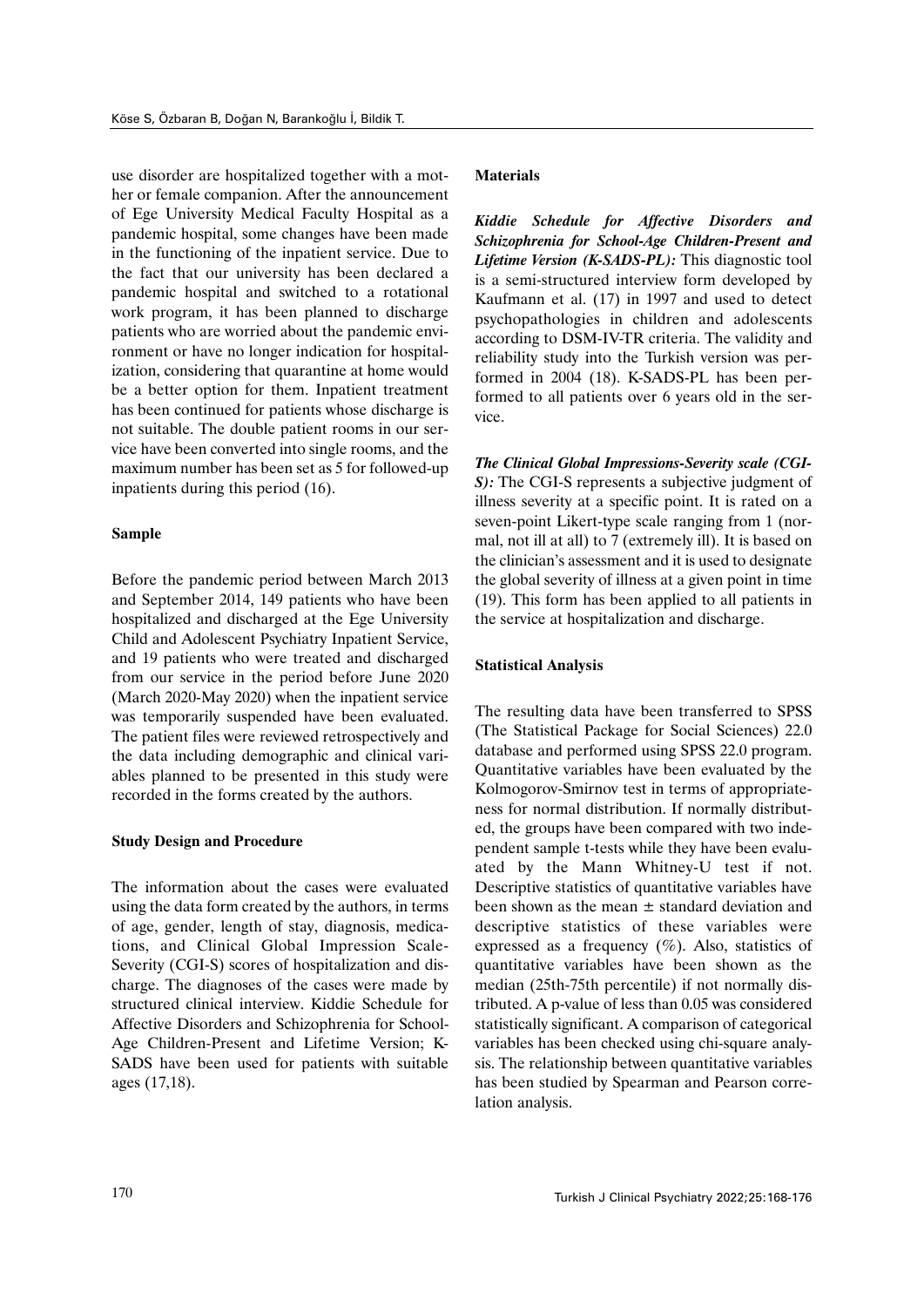#### **RESULTS**

#### **Descriptive Characteristics**

Of the cases who received inpatient treatment before the pandemic period in the Ege University Child and Adolescent Psychiatry Inpatıent Service, 55 (36.9%) of them were boys and 94 (63.1%) were girls. The mean age of the girls and boys were 14.54  $\pm$  2.88 and 13.62  $\pm$  2.78 years, respectively. The gender distribution of 19 patients treated during pandemic was 63.2% girls and 36.8% boys; and the mean age of the girls and the boys are  $14.57 \pm 3.50$ and  $14.66 \pm 2.83$  years. There was no significant difference in terms of gender and age between the groups  $(p>0.05)$ . In the normal period, of the inpatients 24.2% (n=36) did not attend to school, 36.9% (n=55) high school, 2.0% (n=3) open high school,  $23.5\%$  secondary school,  $8.1\%$  (n=12) primary school, and 2.7% (n=4) were special education students. During pandemic,  $21.1\%$  (n=4) of the inpatients did not attend school, while 42.1%  $(n=8)$  high school, 15.8%  $(n=3)$  secondary school, 5.3% (n=1) primary school,  $10.5\%$  (n=2) open high school and  $5.3\%$  (n=1) were special education students. In terms of the parental psychopathology of the cases;  $24.2\%$  (n=36) of the mothers and 7.4% (n=11) of the fathers had psychopathology in the normal period. During the pandemic period, the rates were  $31.6\%$  (n=6) and  $21.1\%$  (n=4), respectively. The difference of the presence of mother and father psychopathology was significant between the groups ( $p < 0.05$ ). The suicide attempt was 28.9% (n=43) during the normal period and 21% (4) during the pandemic period. Before the pandemic 36% (n=34) of girls and 16% (n=9) of boys attempted suicide among the inpatient group. During the pandemic these rates were  $16\%$  (n=2) of girls and  $28\%$  (n=2) of boys. No significant difference was found between the groups in terms of suicide attempt. Sociodemographic and clinical data of patients are presented in the Table 1.

We examined the psychiatric diagnoses distributions. The most common diagnosis in both groups is mood disorders. Diagnosis rates before the pandemic were 57.7% (n=86) mood disorders (45.0%  $[n=67]$  major depressive disorder, 6.0%  $[n=9]$ bipolar disorder, 6.7% [n=10]) mood disorder not Table 1. Comparison of sociodemographic and clinical data of patients between the two groups

| <b>Categories</b>                           | <b>Normal Period</b>              | <b>Pandemic Period</b>            | <b>Test</b>                        |  |
|---------------------------------------------|-----------------------------------|-----------------------------------|------------------------------------|--|
| Gender n (%)                                | Girl: 94 (63.1)                   | Girl: 12 (63.2)                   |                                    |  |
|                                             | Boy: 55 (36.9)                    | Boy: 7 (36.8)                     | <b>ns</b>                          |  |
|                                             | Girl: 14.5 (±2,88)                | Girl: 14.66 (±2,53)               |                                    |  |
| Age Average mean-sd                         | Boy: 13.6(±2,78)                  | Boy 14.57(±3,50)                  | ns                                 |  |
| Education Level $n(\%)$                     | Did not attend school<br>36(24.2) | Did not attend<br>school 4 (21.1) |                                    |  |
|                                             | Special education 4<br>(2.7)      | Special education 1<br>(5.3)      |                                    |  |
|                                             | Primary school 12<br>(8.1)        | Primary school 1<br>(5.3)         | <b>ns</b>                          |  |
|                                             | Secondary school 35<br>(23.5)     | Secondary school 3<br>(15.8)      |                                    |  |
|                                             | High school 55 (36.9)             | High school $8(42.1)$             |                                    |  |
|                                             | Open high school 3<br>(2.0)       | Open high school 2<br>(10.5)      |                                    |  |
| Mother                                      |                                   |                                   |                                    |  |
| Psychopathology<br>$n(\%)$                  | 36 (24.2)                         | 6(31.6)                           | χ2: 12.034 df: 2<br>p<0.05         |  |
| <b>Father</b><br>Psychopathology<br>$n(\%)$ | 11(7.4)                           | 4(21.1)                           | $\gamma$ 2: 14.150 df: 2<br>p<0.05 |  |
| Suicide Attempt n (%)                       | 43 (28.9)                         | 4(21.1)                           |                                    |  |
|                                             | Girl: 34 (36)                     | Girl: 2 (16)                      | <b>ns</b>                          |  |
|                                             | Boy: $9(16)$                      | Boy: 2 (28)                       |                                    |  |

otherwise specified);  $10.7\%$  (n=16) attention deficit hyperactivity disorder (ADHD); 8.1% (n=12) schizophrenia and other psychotic disorders; 6.1% (n=9) autism spectrum disorder; 3.4%  $(n=5)$  conversion disorder; 4.7%  $(n=7)$  obsessivecompulsive disorder; 2.7% (n=4) conduct disorder; 1.3% (n=2) eating disorders. In pandemic period, 42.1% (n=8) mood disorders  $(31.6\%$  [n=6] bipolar disorder, 10.5% [n=2] major depressive disorder); 21.1% (n=4) schizophrenia and other psychotic disorders; 15.8% (n=3) eating disorders; 10.5% (n=2) attention deficit hyperactivity disorder (ADHD); 10.5% (n=2) autism spectrum disorder were found. While the comorbid disorders during the normal period were  $14.8\%$  (n=22) conduct disorder,  $13.4\%$  (n=20) ADHD,  $5.4\%$  (n=8) intellectual disability, and  $2.7\%$  (n=4) major depressive disorder; during pandemic period the rates were 21.1% (n=4) ADHD, 15.8% (n=3) conduct disorder, 10.5% (n=2) intellectual disability, 10.5%  $(n=2)$  social anxiety disorder, 10.5%  $(n=2)$  obsessive-compulsive disorder and  $5.3\%$  (n=1) major depressive disorder (Table 2).

The psychotropic medication has been used in all patients undergoing inpatient treatment in both periods. The most commonly used psychopharma-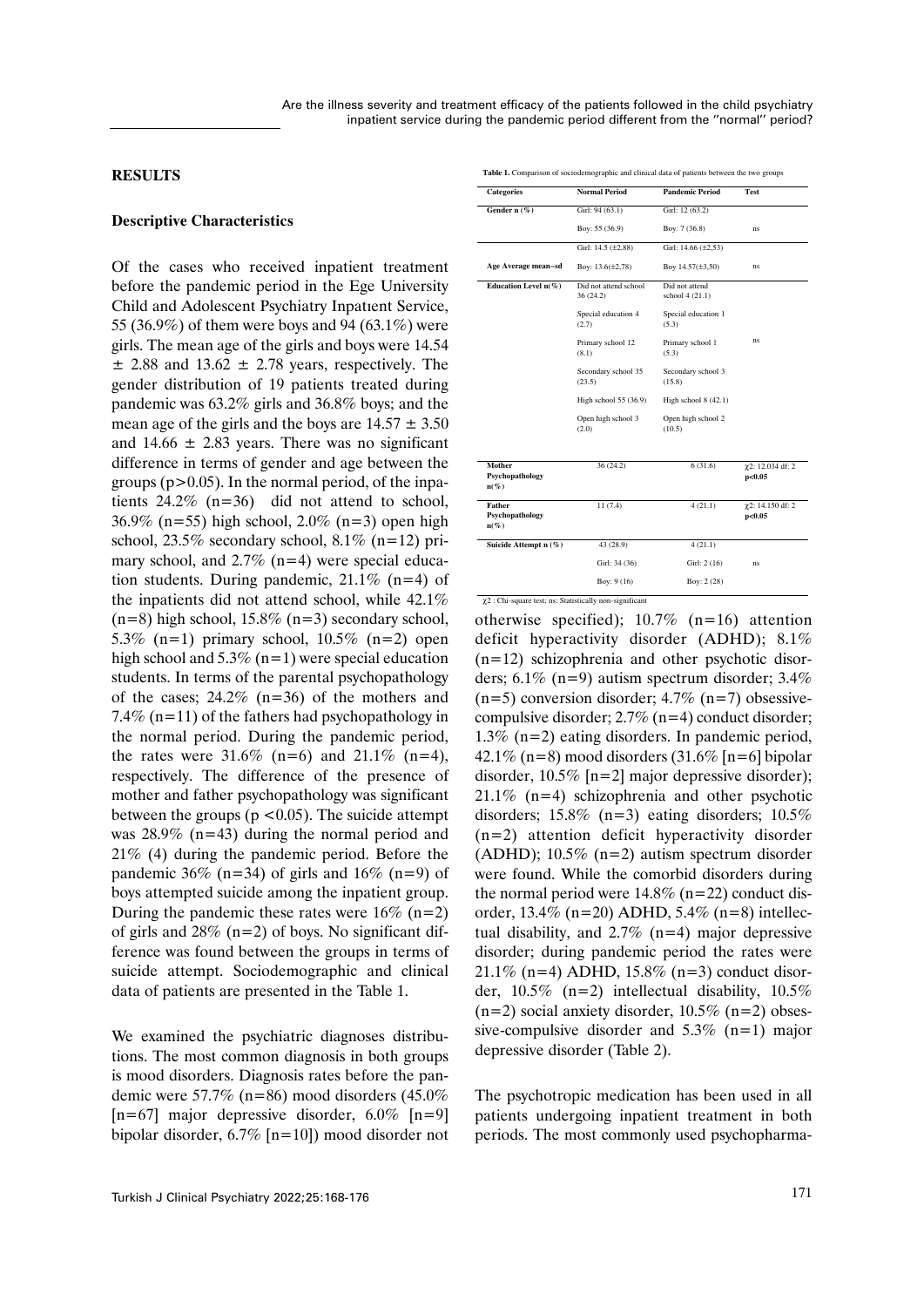|  |  | Köse S, Ozbaran B, Doğan N, Barankoğlu I, Bildik T. |  |  |
|--|--|-----------------------------------------------------|--|--|
|  |  |                                                     |  |  |
|  |  |                                                     |  |  |

**Table 2.** Diagnostic rates of the both periods

| Primary Diagnoses $n(\%)$                   | <b>Normal Period</b> | Pandemic<br>Period |  |
|---------------------------------------------|----------------------|--------------------|--|
| Mood disorders                              | BPD: 9(6)            | BPD: 6 (31.6)      |  |
|                                             | MDD:67 (45)          | MDD: 2 (10.5)      |  |
|                                             | $MD-NOS-10(67)$      |                    |  |
| Psychotic disorders                         | 12(8.1)              | 4(21.1)            |  |
| Autism spectrum disorders                   | 9(6.1)               | 2(10.5)            |  |
| Eating disorders                            | 2(1.3)               | 3(15.8)            |  |
| Attention-deficit/hyperactivity<br>disorder | 16(10.7)             | 2(10.5)            |  |
| Obsessive-compulsive disorder               | 7(4.7)               |                    |  |
| Conduct disorder                            | 4(2.7)               |                    |  |
| Conversion disorder                         | 5(3.4)               |                    |  |
| Comorbid Diagnoses n (%)                    |                      |                    |  |
| Attention-deficit/hyperactivity<br>disorder | 20(13.4)             | 4(21.1)            |  |
| Conduct disorder                            | 22(14.8)             | 3(15.8)            |  |
| Intellectual disability                     | 8(5.4)               | 2(10.5)            |  |
| Major depressive disorder                   | 4(2.7)               | 1(5.3)             |  |
| Obsessive-compulsive disorder               |                      | 2(10.5)            |  |
| Social anxiety disorder                     |                      | 2(10.5)            |  |

Note. BPD: Bipolar Disorder; MDD: Major Depressive Disorder; MD-NOS: Mood disorder not otherwise specified

cological agent group is antipsychotics. The frequency of psychopharmacological agents in inpatient service in the normal period was 91.6%  $(n=99)$  antipsychotics,  $65.7\%$   $(n=71)$  antidepressants,  $16.6\%$  (n=18) stimulants,  $13.8\%$  (n=15) mood stabilizers and 12.9% (n=14) anxiolytics. During the pandemic period  $100\%$  (n=19) antipsychotics, 73.6% (n=14) anxiolytics, 63.3% (n=12) antidepressants,  $21.1\%$  (n=4) stimulants and 15.9% (n=3) mood stabilizers were used for treatment. It was observed that aripiprazole was the most used antipsychotic in the normal period with 51.8% (n=56). Whereas, risperidone was commonly used  $(68.4\%, n=13)$  in the pandemic group. Compared to the normal period, the use of olanzapine during the pandemic has increased significantly ( $x^2 = 13.596$ ; df = 1; p < 0.001). In the antidepressant group, sertraline and escitalopram were most frequently used in both periods. Lastly, anxiolytics use in the pandemic group was significantly higher ( $x^2 = 34.744$ ; df = 1; p < 0.001; Table 3).

## **Comparison the Length of Stay and CGI-S Scores**

The median level of the length of stay in the normal period was 21 (10 - 36) days and in the pandemic group was  $23(8 - 38.75)$ . On the other hand, 149 patients before the pandemic and 19 patients during the pandemic period have been evaluated for CGI-S during hospitalization. The median CGI-S

| l'able 3. Groups of psychopharmacological agents used in patients who were in the normal period and during the |
|----------------------------------------------------------------------------------------------------------------|
| pandemic period                                                                                                |

| Categories $n(\%)$      |                      |                        |                     |          |
|-------------------------|----------------------|------------------------|---------------------|----------|
|                         | <b>Normal Period</b> | <b>Pandemic Period</b> | <b>Test</b>         |          |
| <b>Antipsychotics</b>   | 99(91.6)             | 19 (100)               | ns                  |          |
| Risperidone             | 54 (50)              | 13 (68.4)              |                     |          |
| Aripipirazole           | 56 (51.8)            | 8(42.1)                |                     |          |
| Olanzapine              | 20(18.5)             | 9(47.4)                |                     |          |
|                         |                      |                        | $\chi$ 2= 13.596    | $df = 1$ |
| <b>Antidepressants</b>  | 71(65.7)             | 11 (64.7)              | ns                  |          |
| <b>Sertraline</b>       | 34(31.5)             | 6(31.6)                |                     |          |
| Escitalopram            | 21 (19.4)            | 6(31.6)                |                     |          |
| Citalopram              | 10(9.2)              | 2(10.5)                |                     |          |
| <b>Stimulants</b>       | 18 (16.6)            | 4(21.1)                | ns                  |          |
| <b>Mood stabilisers</b> | 15(13.8)             | 3(15.9)                | ns                  |          |
| <b>Anxiolytics</b>      | 14 (12.9)            | 14 (73.6)              |                     |          |
|                         |                      |                        | $\gamma$ 2 = 34.744 | $df = 1$ |

χ2 : Chi-square test; ns: Statistically non-significant

score was  $5(4-6)$  and  $6(5-7)$  during the hospitalization, and during the discharge was 3 (2 - 4) and  $3(3-4)$  in normal and pandemic group respectively. The comparison of CGI-S scores during the hospitalization and discharge was significantly different in both group  $(p<0.001)$ . We have also investigated the relationship between median score of CGI-S during hospitalization/discharge and length of stay. There is no significant difference in CGI-S scores of discharge. However, the CGI-S scores of hospitalization in the pandemic period was signifi-

**Table 4.** Comparison of the CGI-S scores and length of stay between the both periods

|                                 |     | <b>Normal Period</b> |           | <b>Pandemic Period</b> |      |      | Z<br>score* | p        |
|---------------------------------|-----|----------------------|-----------|------------------------|------|------|-------------|----------|
|                                 | N   | Mean                 | <b>SD</b> | N                      | Mean | SD.  |             | value    |
| <b>CGI-S</b><br>hospitalization | 149 | 4.91                 | 0.95      | 19                     | 6.00 | 0.88 | $-4.224$    | < 0.001  |
| <b>CGI-S</b> discharge          | 149 | 3.10                 | 0.97      | 14                     | 3.35 | 0.63 | $-1.255$    | $=0.210$ |
| Length of stay                  | 149 | 24.4                 | 16.5      | 14                     | 26.4 | 19.1 | $-0.302$    | $=0.763$ |

cantly higher than the normal period  $(p<0.001)$ . No significant difference was found between the

two groups in terms of length of stay (Table 4).

# **Correlation Between CGI-S Scores of Discharge and Length of Stay**

When we have examined the correlation between CGI-S discharge scores and length of stay in both

| Table 5. Correlation between CGI-S scores of discharge and length of stay |  |
|---------------------------------------------------------------------------|--|
|---------------------------------------------------------------------------|--|

|                                                                                    | <b>Normal Period</b>           |                          | <b>Pandemic Period</b>         |                                     |
|------------------------------------------------------------------------------------|--------------------------------|--------------------------|--------------------------------|-------------------------------------|
|                                                                                    | r (correlation<br>coefficient) | P<br>(Spearman S<br>rho) | r (correlation<br>coefficient) | $\mathbf{P}$<br>(Spearman S<br>rho) |
| Correlation analysis<br>between CGI-S scores of<br>discharge and length of<br>stay | $-0.071$                       | 0.390                    | $-0.622$                       | < 0.005                             |

CGI-S: Clinical Global Impression-Severity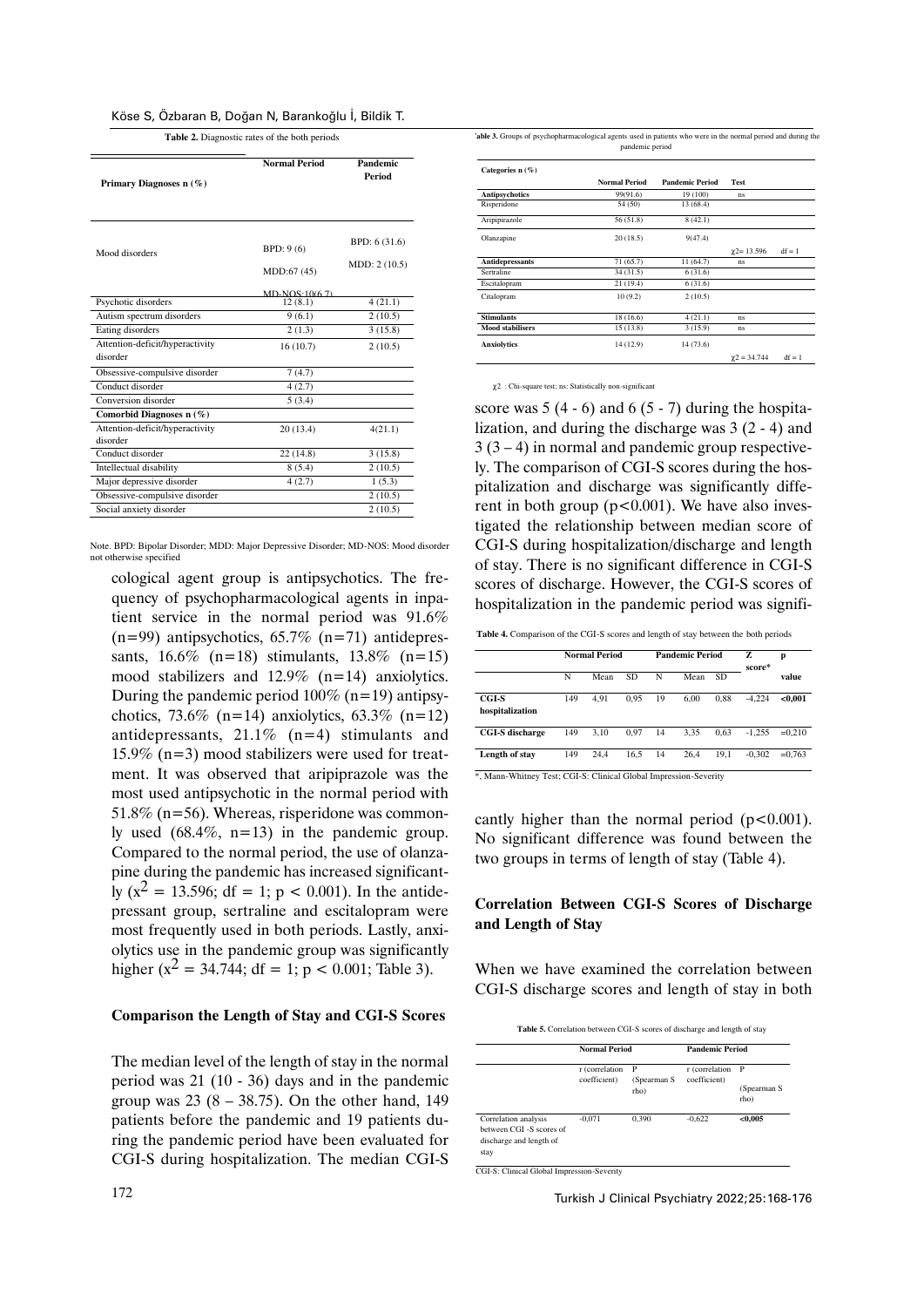groups, a significant negative correlation was detected in the pandemic period. It was observed that the CGI-S discharge scores decreased as the length of stay increased (Table 5).

# **DISCUSSION**

In this study; we compared the severity of illness and hospitalization duration of the inpatient child and adolescent psychiatry cases between the normal period and pandemic period. Nineteen patients who have received treatment in inpatient service between March 2020 and May 2020 and 149 patients who were treated in inpatient service before the pandemic were compared. Additionally, the clinical profile of inpatients treated during the pandemic in the psychiatry service were presented.

In our study, a significant difference was found between the CGI-S hospitalization scores between the periods. The CGI-S hospitalization scores of the inpatients during the pandemic was significantly higher than the normal period. Patients were not accepted to the inpatient clinic except in emergency situations due to the pandemic hospital regulations. Therefore, children who were at high risk of self-destructive behavior and environmentally destructive behavior were hospitalized in the pandemic period. Besides that, being one of the three child & adolescent inpatient clinics in Turkey and the only university hospital which was open during the pandemic can explain the higher CGI-S scores. For this reason, the severity of illness stands out as a result of this study rather than variables such as gender and age.

There is a significant difference between the CGI-S hospitalization and discharge scores in both periods. This may indicate that patients benefit from inpatient service treatment in both periods. In addition, when we have examined the relationship between the hospitalization duration and the CGI-S scores of discharge, it was observed as the hospitalization duration increased, the CGI-S scores of discharge decreased. This can be considered as an effective continuation of the treatment processes during the pandemic period contributes to the recovery.

In both periods, girls were similarly dominant and there was no significant difference between the mean age. Studies show that girls are treated in psychiatric services more than boys during adolescence (20,21). A higher rate of psychiatric problems has been detected in mothers of patients than fathers. In relation, a recent study in 2019 has found that the maternal psychopathology of children and adolescent patients in inpatient service is greater than father psychopathology (22). The higher prevalence of psychopathology in the mother in our inpatient service may have been due to the fact that the psychopathological findings were noticed by the treatment team. Also, mothers of cases referred to adult psychiatry clinic within the hospitalization period.

No significant difference was found in terms of suicide attempt in the present study between the periods. When we search the literature, a study published in 2019 reports that up to 5-11% of boys and up to 29% of girls in adolescents treated in the inpatient clinic had attempted suicide history (23). In our study, the rate of suicide attempts in boys was higher than in girls during the pandemic period. This can be due to the limited number of cases and severely ill patient hospitalization during that period.

Mood disorders were the most common primary diagnosis in cases. Then, psychotic disorders and eating disorders follow. The most common accompanying diagnoses were the conduct disorder and attention deficit hyperactivity disorder. Consistent with our findings, there are similar rates with regards to diagnosis frequency in the studies (24,25). Although the rate of eating disorders is higher in our study than other studies, this may depend on the limited number of cases admitted for hospitalization during the pandemic process. At the same time, the fact that eating disorders are a group of diseases requiring multidisciplinary treatment, that our clinic has come forward in terms of many clinical studies and scientific experiences in eating disorders spectrum patients and that it is in a university hospital, so more patient referral from other units for the treatment of eating disorders may explain this result (26,27).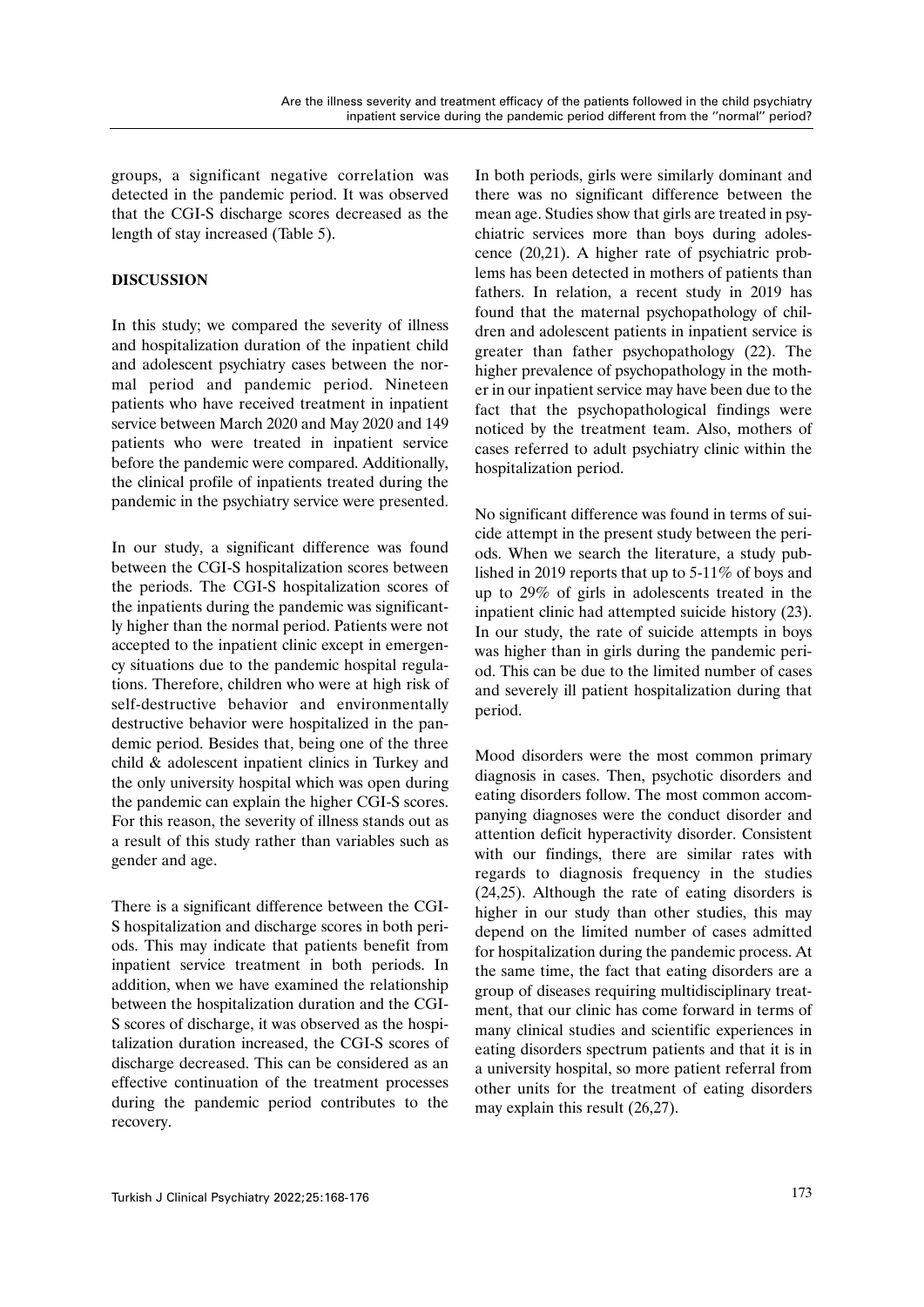According to our study, antipsychotics and antidepressants were the most commonly used psychopharmacological agent groups in the treatment. Some of the studies indicate that they are the most common group in child psychiatry clinics (28,29). The cause of the more frequent choice of Olanzapine in the pandemic period may be in consequence of higher illness severity and the need for a combined medication, and rapid sedation. Especially in patients who were hospitalized during the early outbreak, we found that anxiolytics were used up to 70% of cases. This may have been caused by the treatment of patients with high illness severity compared to the previous period. Also, the high level of anxiety seen during epidemic periods may be another reason. In one study, anxiety levels in college students during the Covid-19 pandemic period is reported to be around 26% (30). Additionally, studies investigating the impact of fear and anxiety caused by epidemic periods on anxiety levels have been also included in the literature (31,32). In a study aiming to prospectively investigate the effect of the COVID-19 pandemic on adolescent anxiety, depressive symptoms and changes in life satisfaction; an increase in depressive symptoms, anxiety and a decrease in life satisfaction were found (33).

The main focus of our study is to compare the patient profile between both periods and to assess the illness severity. This study may have an original place in the literature in terms of comparing patient profile and disorder data from a periodic standpoint. While many psychiatric inpatient services were closed during the pandemic period, our department was one of the rare services where inpatient treatment continued. Therefore, we think that this study may be a guide to the studies to be carried out later.

Some limitations are important to note. Firstly, it has been done during the two-month stage of the pandemic period. For this reason, there has been a restriction in the number of cases. The limited number of hospitalizations during the pandemic period and the priority given to patients with high severity of illness in our inpatient service may explain the difference in CGI-S scores between the groups. Besides that, patients with different diagnoses are treated in our inpatient service. This can make it difficult to assess what may have been affected by the change in illness severity during hospitalization and discharge. This study has been conducted in a child and adolescent psychiatric clinic and is a cross-sectional study. Cross-sectional studies may only indicate psychiatric conditions over a certain time period and do not represent all clinical samples.

## **CONCLUSION**

In this study, clinical characteristics of the cases treated in the child and adolescent psychiatry inpatient service were compared between the normal period and the pandemic period. We found that patients with higher illness severity during the pandemic period were hospitalized, and patients benefited from inpatient treatment in both periods. In addition, we found that mood disorder was the most common diagnosis in both periods and psychiatric problems was found more frequently in the mothers of the patients than in their fathers.

The continuation of the psychiatric inpatient treatment services with infectious prevention measures in the field of child and adolescent during pandemic times has an important place. Clinical severity and profile of patients who are hospitalized during the pandemic may vary compared to normal period. In these cases, it is essential to provide therapeutic and preventive health services. Because the studies about the effect of the pandemic on the child and adolescent psychiatry inpatient services is limited, we believe that this study will be a premise and be supported by studies including a broad sample and a longer follow-up.

## **ACKNOWLEDGEMENT**

**Ethical statement:** The study was initiated with the approval of the Ege University Ethical Committee of Clinical Research (decision no: 20-5T/55).

**Informed consent:** Written informed consent for this study was obtained from patients and parents.

**Author contributions:** SK: Idea, Review, Draft Preparation BO: Idea, Review. ND: Literature Review,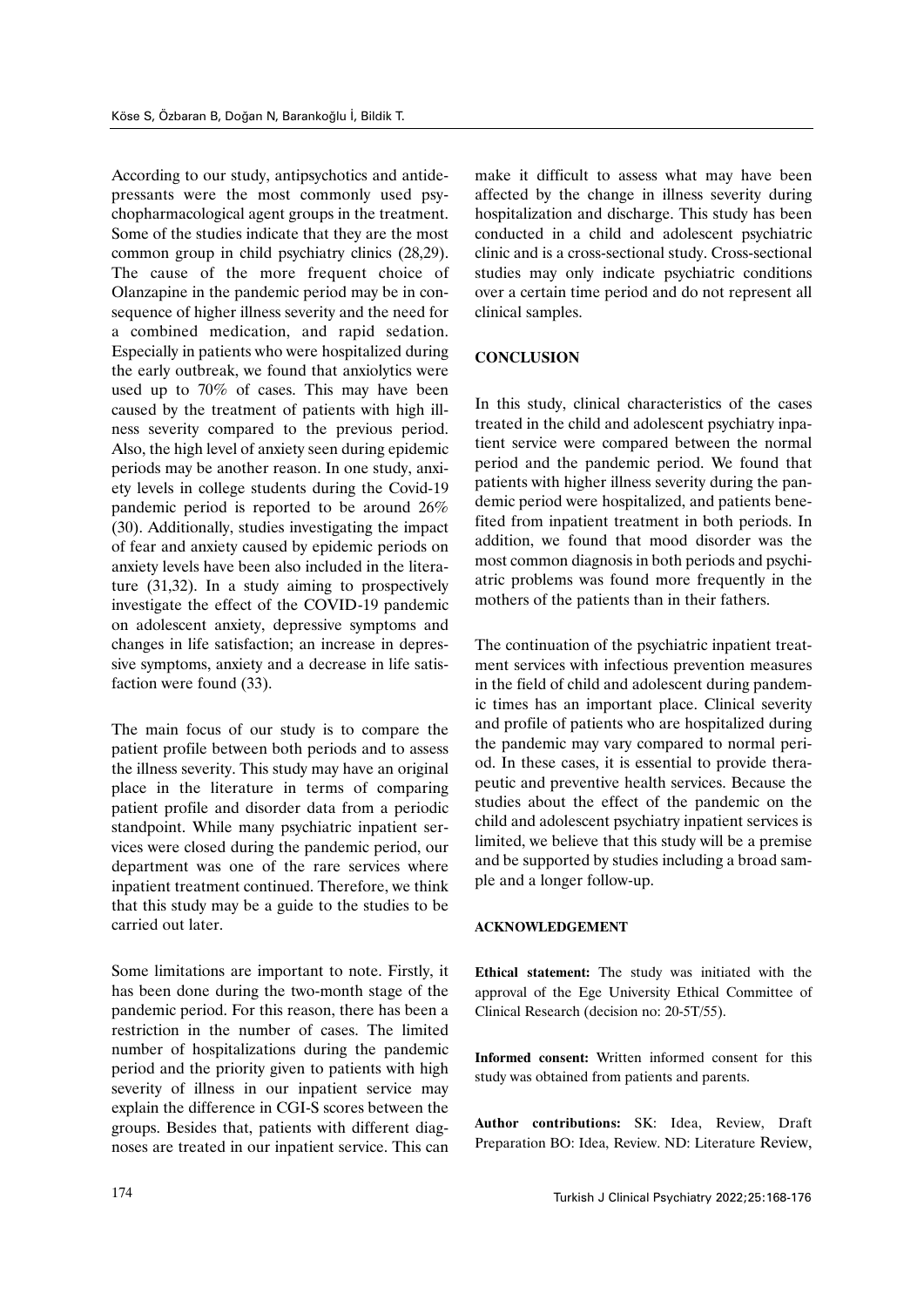Draft Preparation, Data Collection&Analyzing. IB: Literature Review, Draft Preparation, Data Collection. TB: Supervision.

**Conflict of interest:** The authors have no conflicts of interest.

1.. Mahase E (2020) Covid-19: WHO declares pandemic because of "alarming levels" of spread, severity, and inaction. BMJ 2020; 368: m1036

2.Wu Z, McGoogan JM (2020) Characteristics of and Important Lessons From the Coronavirus Disease 2019 (COVID-19) Outbreak in China: Summary of a Report of 72 314 Cases From the Chinese Center for Disease Control and Prevention. JAMA 2020.

3.Remuzzi A, Remuzzi G (2020) COVID-19 and Italy: what next? Lancet. 2020 Apr 11;395(10231):1225-1228. doi: 10.1016/S0140-6736(20)30627-9.

4.Jiehao C, Jin X, Daojiong L et al. (2020) A Case Series of Children With 2019 Novel Coronavirus Infection: Clinical and Epidemiological Features. Clin Infect Dis. 2020 Sep 12;71(6):1547-1551. doi: 10.1093/cid/ciaa198. PMID: 32112072; PMCID: PMC7108143.

5.Ghinai I, Woods S, Ritger KA et al. (2020) Community Transmission of SARS-CoV-2 at Two Family Gatherings - Chicago, Illinois, February-March 2020. MMWR Morb Mortal Wkly Rep. 2020 Apr 17;69(15):446-450. doi: 10.15585/mmwr.mm6915e1. PMID: 32298246.

6.McMichael TM, Clark S, Pogosjans S et al. (2020) COVID-19 in a Long-Term Care Facility - King County, Washington, February 27-March 9, 2020. MMWR Morb Mortal Wkly Rep 2020; 69:339.

7.National Health Commission of China (2020) 323 patients with severe mental disorders were diagnosed with new coronary pneumonia (in Chinese). http://www.bjnews.com.cn/news/2020/02/18/691444.html (access February 19, 2020).

8.Zhu Y, Chen L, Ji H et al. (2020) The Risk and Prevention of Novel Coronavirus Pneumonia Infections Among Inpatients in Psychiatric Hospitals. Neurosci Bull. 2020 Mar;36(3):299-302. doi: 10.1007/s12264-020-00476-9. Epub 2020 Feb 25. PMID: 32096116; PMCID: PMC7056754.

9.Tucci V, Moukaddam N, Meadows J et al. (2017) The Forgotten Plague: Psychiatric Manifestations of Ebola, Zika, and Emerging Infectious Diseases. J Glob Infect Dis. 2017 Oct-Dec;9(4):151-156. doi: 10.4103/jgid.jgid\_66\_17. PMID: 29302150; PMCID: PMC5750439.

10.Xiang YT, Zhao YJ, Liu ZH et al. (2020) The COVID-19 outbreak and psychiatric hospitals in China: managing challenges through mental health service reform. Int J Biol Sci. 2020 Mar 15;16(10):1741-1744. doi: 10.7150/ijbs.45072. PMID: 32226293; PMCID: PMC7098035.

11.Yahya AS, Khawaja S, Chukwuma J (2020) The Impact of COVID-19 in Psychiatry. Prim Care Companion CNS Disord. 2020 Apr 16;22(2). pii: 20l02627. doi: 10.4088/PCC.20l02627.

**Financial support:** There is no financial support for this study.

Correspondence address: Nurhak Doğan M.D., Kazımdirik, Ege University Hospital, No: 9, 35100 Bornova/i̇zmir İzmir, Turkey nurhakdogan94@gmail.com

#### **REFERENCES**

12.Yao H, Chen JH, Xu YF (2020) Patients with mental health disorders in the COVID-19 epidemic. Lancet Psychiatry. 2020 Apr;7(4):e21. doi: 10.1016/S2215-0366(20)30090-0.

13.Bäuerle A, Teufel M, Musche V, Weismüller B, Kohler H, Hetkamp M, Dörrie N, Schweda A, Skoda EM. Increased generalized anxiety, depression and distress during the COVID-19 pandemic: a cross-sectional study in Germany. J Public Health (Oxf). 2020 Nov 23;42(4):672-678. doi: 10.1093/pubmed/fdaa106. PMID: 32657323; PMCID: PMC7454766.

14.Öngür D, Perlis R, Goff D. Psychiatry and COVID-19. JAMA. 2020 Sep 22;324(12):1149-1150. doi: 10.1001/jama.2020.14294. PMID: 32960247.

15.Pandemic hospitals, 2020. Ministry of Healty,Turkey. Available from: https://hasta.saglik.gov.tr/TR,64565/pandemihastaneleri.html (cited 2020 Mar 20).

16.Ozbaran NB, Kose S, Barankoglu I, Dogan N, Bildik T. A new challenge for child psychiatrists: Inpatient care management during coronavirus pandemic. Asian J Psychiatr. 2020 Dec;54:102303. doi: 10.1016/j.ajp.2020.102303. Epub 2020 Jul 10. PMID: 32688278; PMCID: PMC7348609.

17.Kaufman J, Birmaher B, Brent DA et al. (2000) K-SADS-PL J Am Acad Child Adolesc Psychiatry; 39(10):1208.

18.Gökler B, Unal F, Pehlivanturk B et al. (2004) Reliability and Validity of Schedule for affective disorders and schizophrenia for school age children - present and lifetime version – Turkish version (K-SASD-PL-T). Turk J Child Adoles Mental Health 2004; 11:109-16.

19.Guy W (1976) ECDEU Assessment Manual for Psychopharmacology. Revised US Dept Health, Education and Welfare publication (ADM), Rockville, Md; National Institude of Mental Health, 76-338.

20.van Kessel K, Myers E, Stanley S, Reed LW. Trends in child and adolescent discharges at a New Zealand psychiatric inpatient unit between 1998 and 2007. N Z Med J. 2012 May 25;125(1355):55-61. PMID: 22722216.

21.Similä N, Hakko H, Riipinen P, Riala K (2018) Gender Specific Characteristics of Revolving Door Adolescents in Acute Psychiatric Inpatient Care. Child Psychiatry Hum Dev. 2018 Apr;49(2):225-233. doi: 10.1007/s10578-017-0744-x.

22.Lukkari SH, Hakko HH, Partanen MA et al. (2019) Characteristics of Adolescent Psychiatric Inpatients in Relation to Their History of Preceding Child Psychiatric Inpatient Care. J Nerv Ment Dis. 2019 Jul;207(7):569-574. doi: 10.1097/NMD.0000000000001007.

23.Kronström K, Tiiri E, Jokiranta-Olkoniemi E, et al. (2019) Suicidality among child and adolescent psychiatric inpatients: